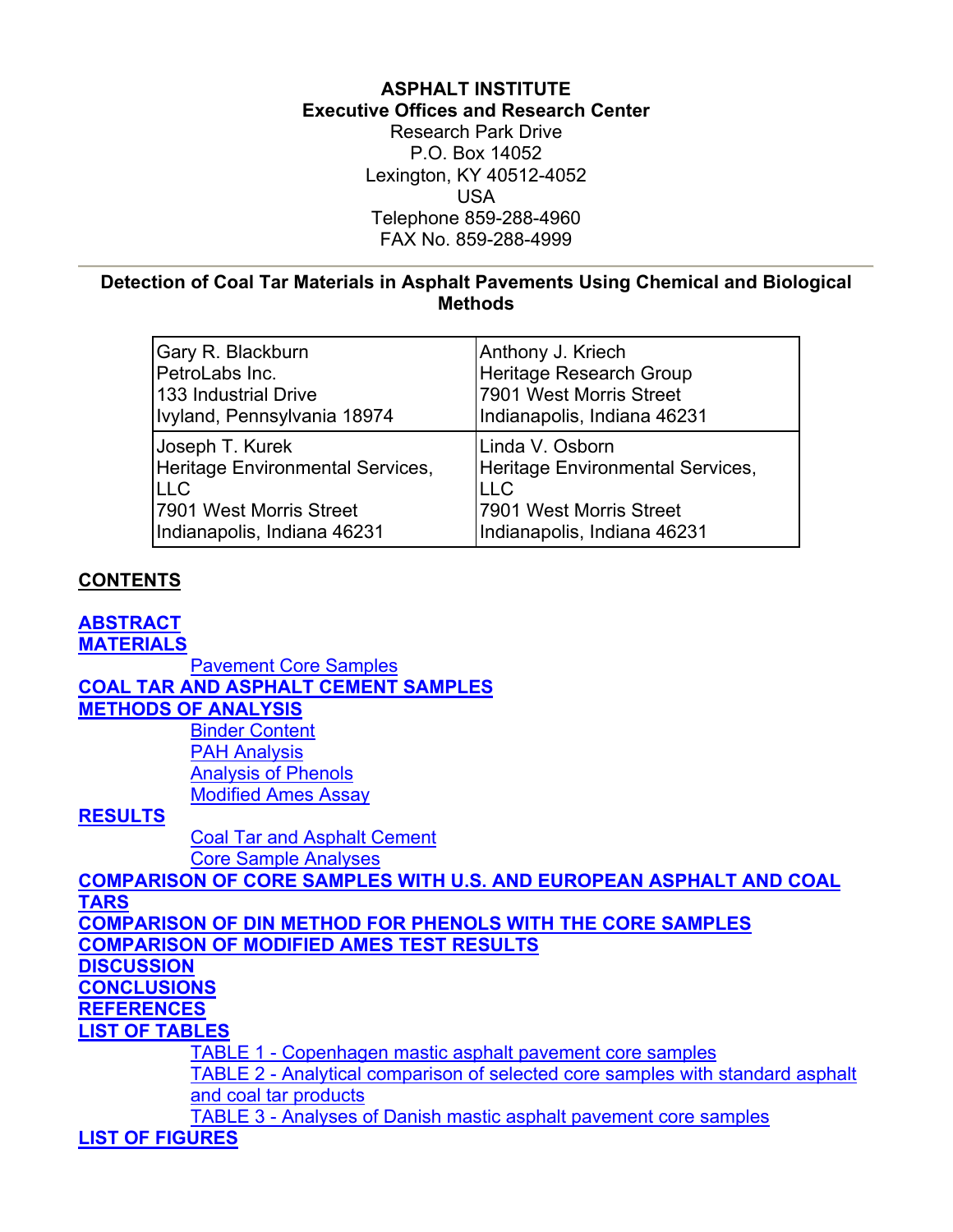[FIGURE 1 Mastic Asphalt Paving in Copenhagen \(1953\)](#page-8-0) [FIGURE 2 - City of Copenhagen Asphalt Pavement Core Samples](#page-8-0)

## <span id="page-1-0"></span>**ABSTRACT**

Recent reports have linked exposure to asphalt fumes to higher incidences of cancer in workers employed in mastic asphalt pavement operations in Denmark. The conclusion that asphalt fume exposure was responsible for the excess cancers rests heavily on the proper connection for and/or absence of confounding exposures - particularly to coal tar fumes. Coal tar was known to be used in paving in Denmark prior to and during World War II. However, there has been significant debate about when its use was discontinued. This study looked at potential methods for detecting coal tar in historically dated pavements placed in the city of Copenhagen. The study found that there are clear chemical marker compounds and tests which can determine the presence of coal tar materials in an asphalt aggregate mixture. The results of a short term biological test called the Modified Ames Assay also correlated well with the presence or absence of coal tar-derived materials. The results of the study show that coal tar usage in Denmark extended up until at least 1970.

Key Words: Coal Tar, Mastic Asphalt, Pulver Asphalt, Modified Ames Assay, Polynuclear Aromatic Hydrocarbons

## **[Contents](#page-0-0)**

Coal tar was used in road building in Denmark during World War II due to a shortage of asphalt cement. How long its use continued after World War II is less clear. One source *(1,2)* suggests that generally the practice was discontinued at the war's end. The present study was conducted to determine if that premise is correct, and if not, how long after the war its use continued.

Detection of coal tar in historically dated asphalt pavement core samples is possible because of compositions and genotoxicity differences between the coal tar and asphalt.

Puzanauskas and Corbett *(3)* compared coal tar and asphalt cement chemically and found that coal tar's high processing temperatures (>1000°C) produce primarily unsubstituted polynuclear aromatic hydrocarbons (PAHs). A number of these compounds are both animal and human carcinogens *(4)*. Work by Roy et al. *(5)* found that PAH-containing complex mixtures could be evaluated for mutagenicity using a bioassay method called the Modified Ames Test, and that the observed mutagenic potency correlated well with PAC content and carcinogenic potency as determined in animal skin painting studies.

Asphalt, unlike coal tar, contains only low levels of unsubstituted PAHs, primarily because the crude oil from which it is produced has only low levels of these compounds. Also distinct from coal tar, asphalt contains significant amounts of aliphatic *(3)* (straight chain) compounds. Finally, asphalt has much lower levels (ppm) of phenols than does coal tar (>1000 ppm). The German Standards Method *(6)* (DIN Method 52034) developed in the 1920's uses this difference as a means of detecting coal tar in mixtures which also contain asphalt.

## **MATERIALS**

## **Pavement Core Samples**

The Copenhagen Road Institute, which is responsible for quality control and quality assurance for city streets in Copenhagen, identified streets of known age, cored them, and sent the core samples to Heritage Research for analysis. All streets were paved with a special material called mastic asphalt. Such pavement systems included a leveling course called pulver asphalt placed over a concrete base. Once the pulver layer was laid, the same crew poured a semi-fluid, high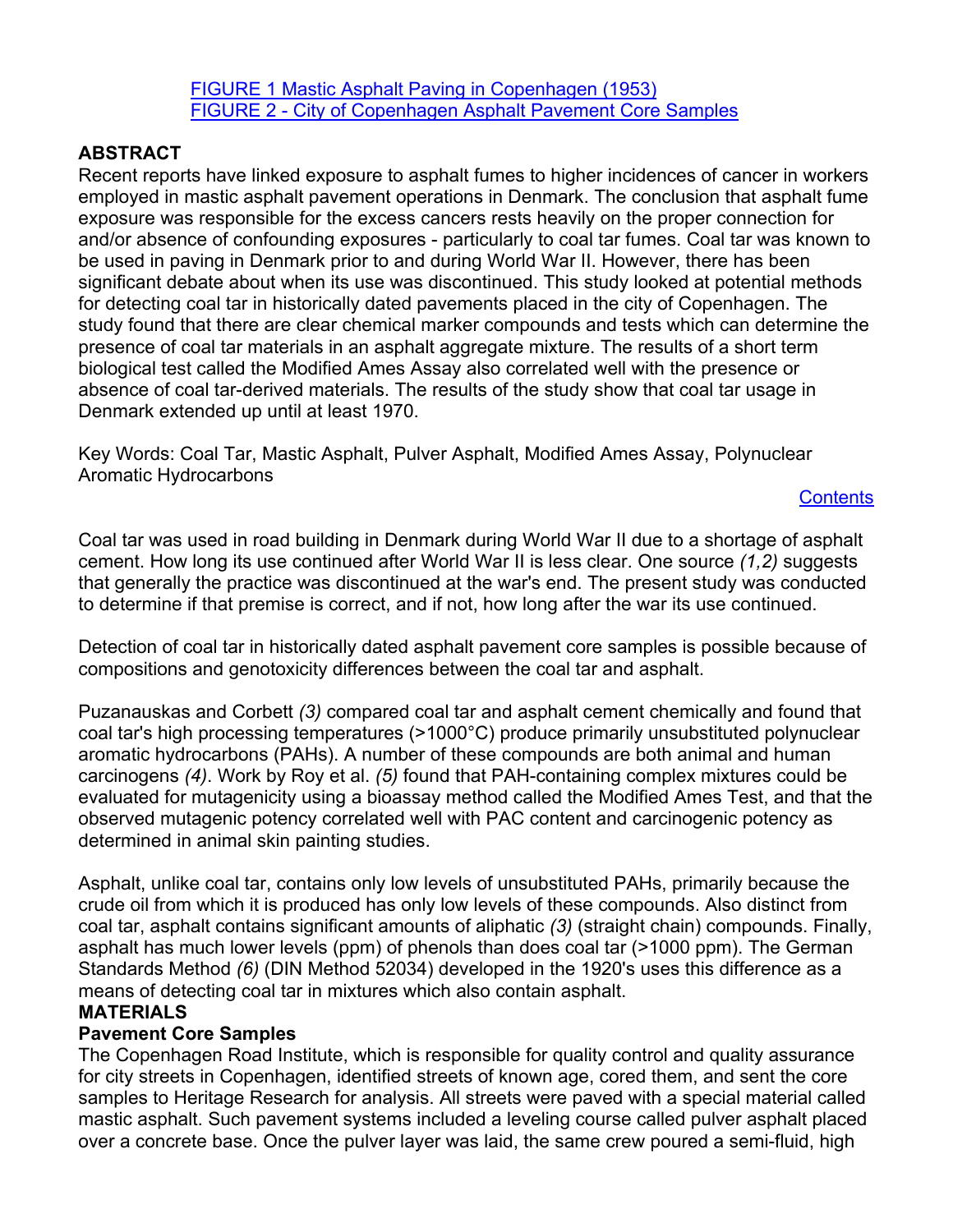<span id="page-2-0"></span>temperature (250°C) mastic layer. This was trowelled down and then precoated stone chips were spread before rolling. This process should not be confused with Stone Matrix Asphalt (SMA) now being used in the United States. No process similar to mastic asphalt paving exists in the United States.

The pavement cores from the city of Copenhagen are identified in [Table 1](#page-5-0) by street location and year of placement. A photo of the mastic application process is shown in [Figure 1](#page-8-0) *(7)*. To insure correct pavement age, cores were only taken in sections which showed no sign or record of repair and were part of the continuous pavement section. Because mastic is somewhat unique in its appearance, it is easy to differentiate between mastic and other paving materials. The 1991 core was known not to contain coal tar and was used as a control. Each core was measured for thickness and photographed. The bottom pulver layer was separated from the top mastic layer using a diamond saw. Both layers from each core were air dried with a fan at ambient temperatures for 48 hours to remove surface moisture.

#### **[Contents](#page-0-0)**

## **COAL TAR AND ASPHALT CEMENT SAMPLES**

Asphalt cement was collected from two sources in the United States. Eight single crude asphalts were obtained from the Strategic Highway Research (SHRP) library. These crudes are used to manufacture a large portion of the paving asphalts in the United States. The other four asphalts were obtained through the Asphalt Roofing Manufacturing Association (ARMA) and represent four large commercial sources of roofing asphalt cement.

The coal tar sample is a South Dakota low temperature product. It is similar in processing to the coal tars used in Europe.

## **METHODS OF ANALYSIS**

#### **Binder Content**

The binder in the pavement core, if it contains coal tar, cannot be extracted using techniques suitable for asphalt mixtures. Therefore, to ensure the complete extraction of organic matter, carbon disulfide rather than benzene was used as a solvent. To accomplish this, ASTM *(8)* D2172 Method B was used with this solvent. The carbon disulfide was removed using rotary evaporation at 100°C. Carbon disulfide is an extremely dangerous material due both to its biological activity and because of its low autoignition temperature. It should be handled with extreme care in a well ventilated hood.

# **PAH Analysis**

Carbon disulfide extraction residues were prepared for PAH analysis essentially according to the method of Wallcave et al *(9)*. In brief, the residues were dissolved in benzene. Then isooctane was added, followed by pentane, to precipitate the pentane-insoluble asphaltenes. The precipitate was removed by filtration, and the resulting solution was concentrated by rotary evaporation. The residue was then dissolved in iso-octane and extracted with DMSO. The DMSO layer, which contains the aromatic fraction, was isolated, and the aromatics were precipitated by addition of water, and then back-extracted into iso-octane.

PAH analyses were performed by means of NIOSH Method 5506 *(10)* using a Waters 600E high pressure gradient pump (HPLC), a Supelco PAH column, a 900 photodiode array detector, and a Model 470 fluorescence detector using a water-acetonitrile gradient.

## **Analysis of Phenols**

Coal tar contains significant quantities (> 0.1%) of phenolic compounds, while asphalt binder contains only parts per million levels. The Diazo reaction, DIN Method 52 034 (German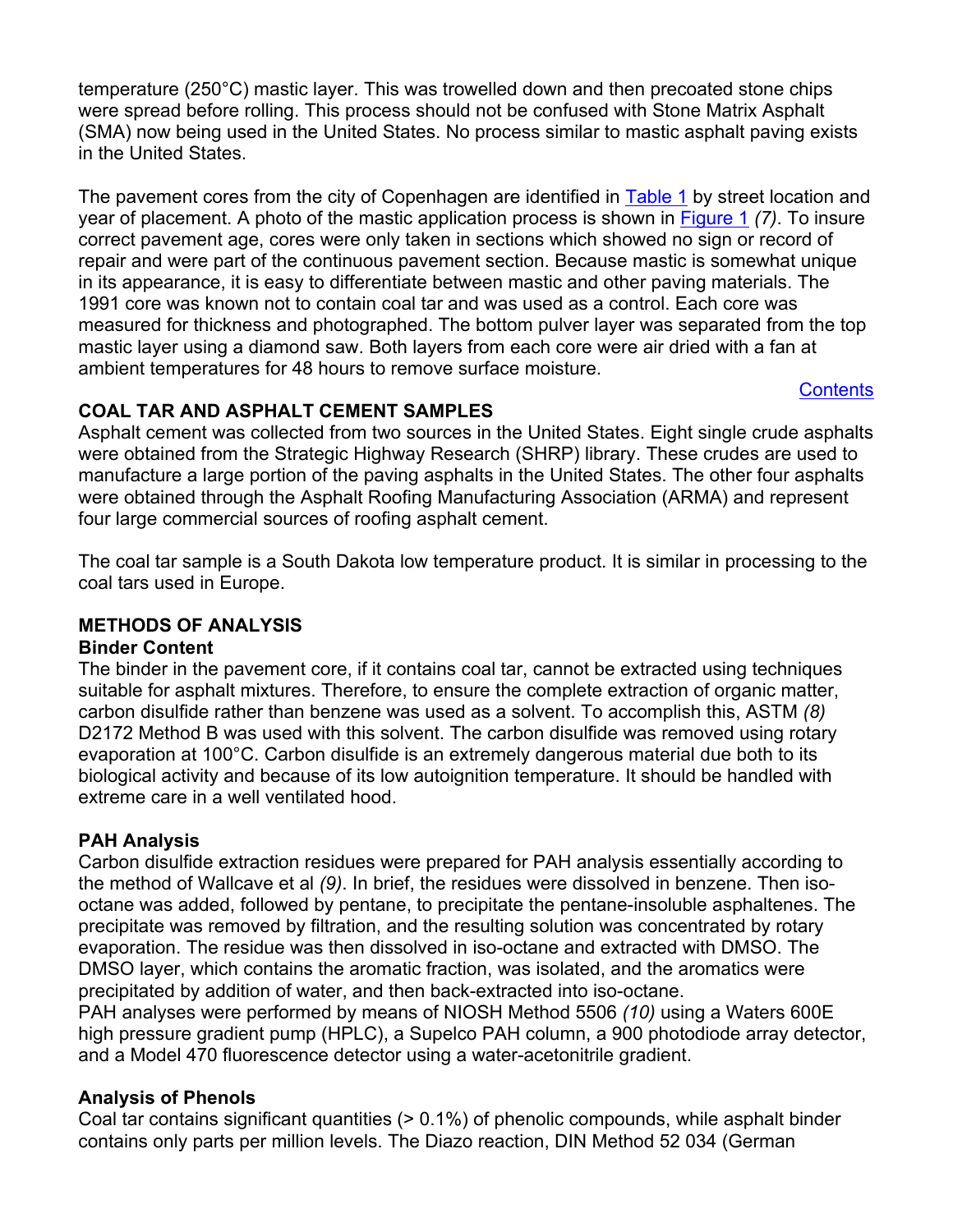<span id="page-3-0"></span>Standards Method) *(6)* was developed in the 1920's specifically to detect the presence of coal tar in asphalt. Asphalt cement is called bitumen in Europe. The method employs a benzenediazonium chloride solution which, under alkaline conditions, turns red in the presence of phenols.

### **Modified Ames Assay**

The Modified Ames Test was performed in accordance with the procedures described in ASTM Standard Method E 1687-95 (*11)*. In some cases, the quantity of sample available was too small to permit testing at the full number of doses specified. From the test colony counts results, a linear dose response relationship was plotted. The slope of the line relating dose to reverterant is the Mutagenicity Index (MI).

### **RESULTS**

#### **Coal Tar and Asphalt Cement**

The analytical tests performed on the twelve U.S. asphalts and one low temperature coal tar are listed in [Table 2](#page-6-0). Also reported are results of PAH levels in seven European asphalts and a European coal tar as reported by Brandt *(12)*.

These results show that PAH levels in both European and U.S. asphalts are quite low for the sum of 16 PAHs. The U.S. asphalts also tested negative for the presence of phenols by the German DIN method indicating that no coal tar was present. Finally the asphalt cements tested very low for mutagenicity. The mean MI value of 1.07 is in the range associated with little or no carcinogenic response in animal studies *(11)*.

Coal tar, on the other hand, had orders-of-magnitude higher PAH levels, tested strongly positive in the phenol test, and was highly mutagenic in the Modified Ames Test.

**[Contents](#page-0-0)** 

#### **Core Sample Analyses**

[Table 3](#page-6-0) gives the results of PAH, Diazo analysis, and the Modified Ames Test for extracted asphalt binder from the mastic asphalt pavement in Copenhagen. The data indicate that the levels of unsubstituted PAHs in pavements placed from 1952 to 1970 were considerably higher than those in the 1991 sample (factors ranging up to 136-fold). In all cases, the pulver layers showed significantly higher levels of PAHs than the corresponding mastic layers. Although only qualitative, the responses in the Diazo-reaction for phenols were strongest for those samples with the highest levels of unsubstituted PAHs.

### **COMPARISON OF CORE SAMPLES WITH U.S. AND EUROPEAN ASPHALT AND COAL TARS**

When comparing [Table 2](#page-6-0) with [Table 3](#page-6-0) it is clear that all the pulver and mastic layers up until 1970 contained coal tar in both layers. All of the 1970 pulver layers also show evidence of coal tar usage. However, the levels of coal tar in mastic layers in the 1970 samples appeared to be much lower, suggesting that coal tar was either not used, or used at a much reduced level. The sample from 1991 was confirmed by the City of Copenhagen not to contain coal tar and the tests verified that none was present. Also considered were PAHs from other possible sources such as oil dripping from vehicles. However if vehicles were a significant source, then the mastic should have been higher than the pulver layer which is under the mastic layer.

## **COMPARISON OF DIN METHOD FOR PHENOLS WITH THE CORE SAMPLES**

The results in **Table 3** show that the DIN Method (Diazo-reaction) detected the presence of coal tar in all core samples prior to 1970 and in half the 1970 samples. No coal tar was detected in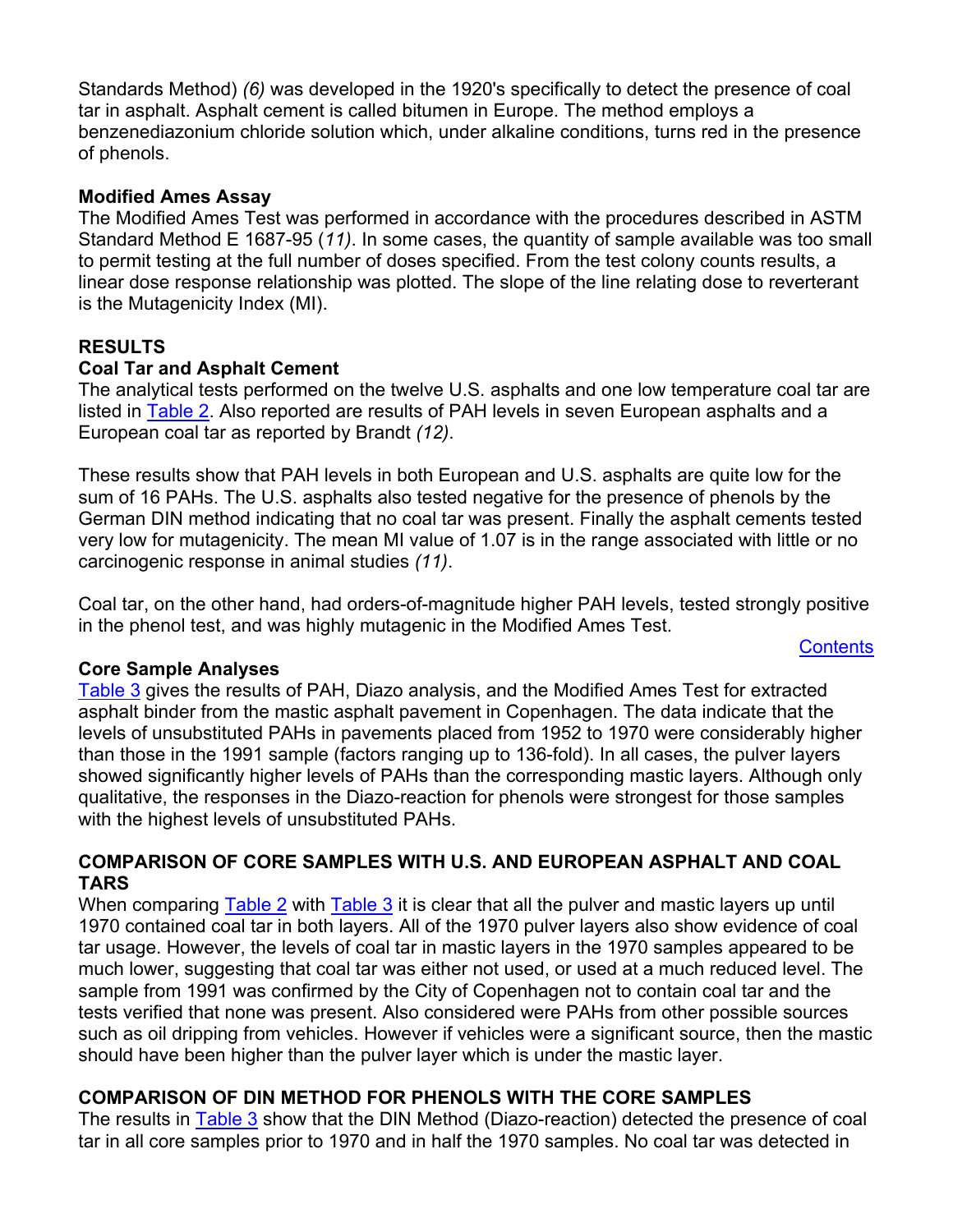<span id="page-4-0"></span>the 1991 cores. The 1970 core analysis found some pavement layers did not contain measurable amounts of coal tar. However, all cores found indications of coal tar present in either the pulver or mastic layer, suggesting that exposure by the paving crew could have occurred.

## **COMPARISON OF MODIFIED AMES TEST RESULTS**

[Table 3](#page-6-0) provides the Mutagenicity Indices (MIs) of binder extracted from the core samples. Extensive experience in Modified Ames testing *(13)* has shown that MIs of uncracked petroleum oils seldom exceed a value of about 20. Coal tar samples, on the other hand, generally have MIs ranging from about 300 to well over 1000. It is clear, therefore, that all pulver samples except 1991 contained coal tar-derived material. The association of the higher MIs with coal tar is further substantiated by the high correlation ( $r^2$  = 0.94) between MI and the levels of 16 PAHs. For these samples a plot is shown in [Figure 2.](#page-8-0) This result suggests that these unsubstituted PAHs are responsible for the mutagenic activity and that coal tar is the likely source.

**[Contents](#page-0-0)** 

## **DISCUSSION**

Upon completion of this study, a letter was written to the Danish Road Directorate asking if our findings were consistent with known government records. A response (*14)* from the chief engineer verified that coal tar was widely used in pulver asphalt and the precoated chips used in the mastic layer well into the 1970's in Denmark. Coal tar was produced from coal gasification plants in Denmark. Records from the Danish Road Directorate indicate a general decrease in tar usage on roadways between 1948 and 1970. Coal tar was used as an effective adhesion promoter on the difficult-to-coat granite used in these pavements. The Danish Road Directorate indicated that after 1970 the use of amine based adhesion promoters increased. Denmark's climate is characterized by high humidity and significant rainfall during some seasons. Therefore good adhesion is required on high silica aggregates. Formulations obtained through the Danish Road Directorate found that pulver asphalt used tar oils (anthracene oil) up to 20% of the binder in 1950-1960. Whereas, mastic used coal tar pitch primarily in the precoated chips which represents 2-5% of the binder.

## **CONCLUSIONS**

- 1. This study found that it is possible to determine the presence of coal tar mixed with asphalt cement in paving mixtures. The chemical and biological differences between coal tar and asphalt allow at least qualitative differentiation based on unsubstituted PAH analysis, phenol assay, and mutagenicity testing.
- 2. The results of the study found a strong correlation ( $r^2$  = 0.94) between PAH level and Mutagenicity Index (MI), which taken together with tar production and formulation records from the Danish Road Directorate suggests that unsubstituted PAHs from coal tar are most likely responsible for the mutagenic activity found in these pavements. This conclusion was supported by the fact that the 1991 sample, which had low values for all end points, was known not to contain coal tar.
- 3. Pavements between 1970 and 1991 were not tested so it is not known specifically when coal tar usage was discontinued in Danish mastic pavements.

## **REFERENCES**

- 1. Hansen, E.S. *Scand. J. Work Environ. Health* 15, p. 101, 1989.
- 2. Hansen, E.S. *Scand. J. Work Environ. Health* 17, p. 20, 1991.
- 3. Puzinauskas, V.P and L.W. Corbett. Differences Between Petroleum Asphalt, Coal Tar Pitch and Road Tar. *Asphalt Institute 78-1 (RR-78-1)* Asphalt Institute, Jan. 1978.
- 4. Knecht, U., and H.J. Woitowitz. Risk of Cancer from the Use of the Bitumen in Road Works. *J. Ind. Med.*, 46, 1989, pp. 24-30.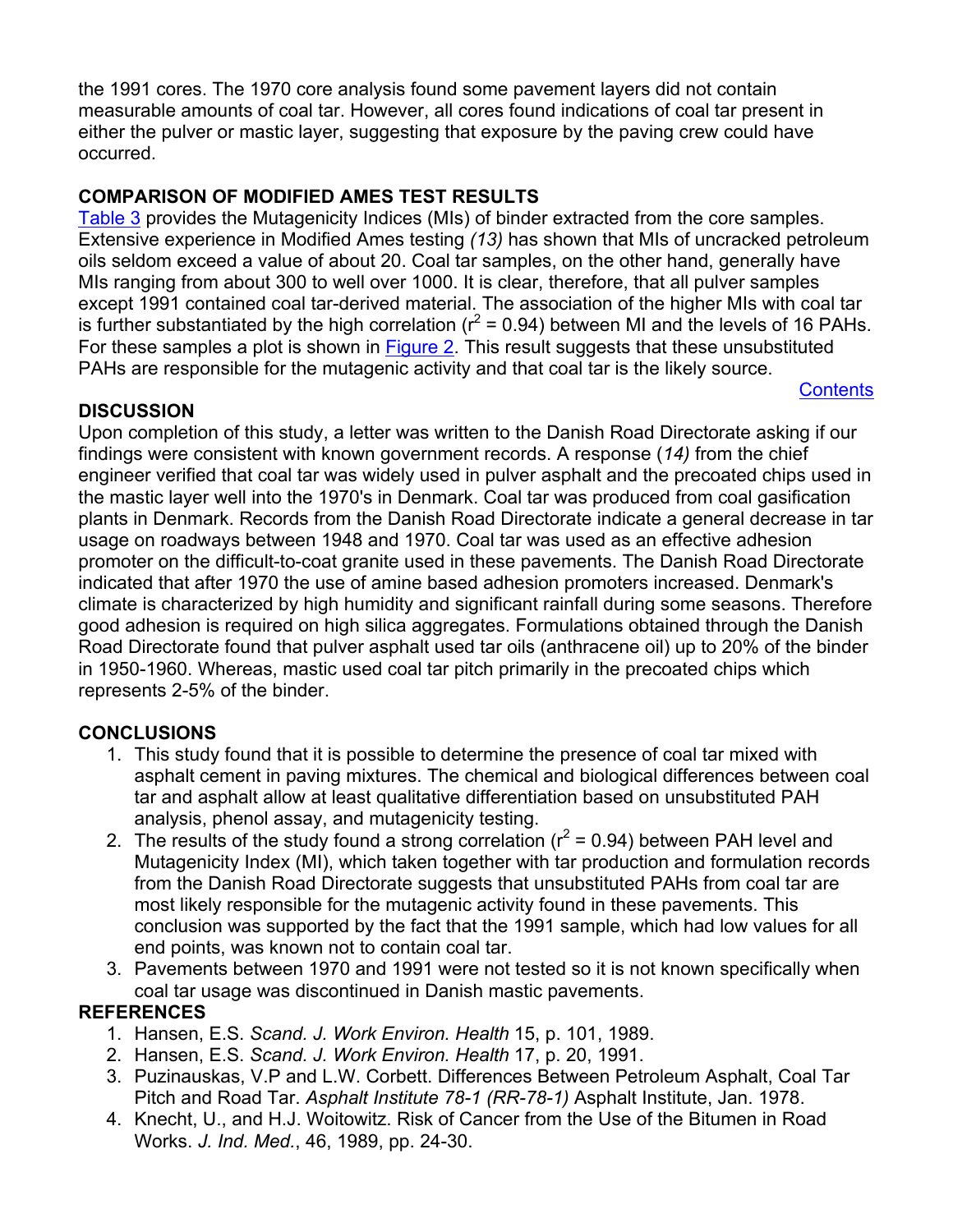- <span id="page-5-0"></span>5. Roy, T.A., S.W. Johnson, G.R. Blackburn, and C.R. Mackerer. *Fund. and Appl. Tox*. 10, p. 466, 1988.
- 6. DIN: German Standards Method DIN 52 034, *Testing of Bituminous Binders: Detection of Tar in Bitumen by Diazo Reaction*. DIN 1980.
- 7. Willadsen, J.B., *Road Construction Adhesion of Road Surfacings* (a primer on road construction), A/S Phønix Contractors, Denmark (A/S Centraltrykkeriet - Vejen), p. 133, 1963.
- 8. ASTM Standard Method D2172, in Volume 4.03, *Road and Paving Materials Vehicle Pavement Systems*, ASTM, W. Conshohocken, PA.
- 9. Wallcave, L. et al. *Toxicol. Appl. Pharmacol*., 18, p. 41, 1971.
- 10. *NIOSH Manual of Analytical Methods, Method 5506, 3rd ed. 1st Supplement*. U.S. Dept. of Health, Education and Welfare, NIOSH, pp. 84-100, May, 1985.
- 11. ASTM Standard Method E 1687-95, in Volume 11.03, *Occupational Health and Safety*, ASTM, W. Conshohocken, PA.
- 12. H.C.A. Brandt, P.C. deGroot, M.K.B. Molyneux, and P.E. Tindle. *Ann. Occup. Hyg.,* 29, p. 27, 1985.
- 13. Blackburn, G.R., T.A. Roy, W.T. Bleicher, Jr., M. Vijayaraj Reddy, and C.R. Mackerer. *Polycyclic Aromatic Compounds*, 11, p. 201, 1996.
- 14. Anderson, B.H. Letter to A.J. Kriech concerning tar usage in Denmark and the City of Copenhagen, 27 June 1991.

**[Contents](#page-0-0)** 

### **List of Tables**

[TABLE 1 Copenhagen mastic asphalt pavement core samples](#page-5-0)

TABLE 2 Analytical comparison of selected core samples with standard asphalt and coal tar products

[TABLE 3 Analyses of Danish mastic asphalt pavement core samples](#page-6-0)

## **List of Figures**

[FIGURE 1 Mastic Asphalt Paving in Copenhagen \(1953\)](#page-8-0)

[FIGURE 2 City of Copenhagen Asphalt Pavement Core Samples](#page-8-0)

| Date Placed | Location/Road |     | Markings   Pavement Type | Percent Binder | $H$ eight (mm) |
|-------------|---------------|-----|--------------------------|----------------|----------------|
| 1952        | Norre Alle    | 2NA | Pulver                   | 10.05          | 33             |
| 1952        | Norre Alle    | 2NA | <b>Mastic</b>            | 10.86          | 53             |

#### **TABLE 1 Copenhagen mastic asphalt pavement core samples**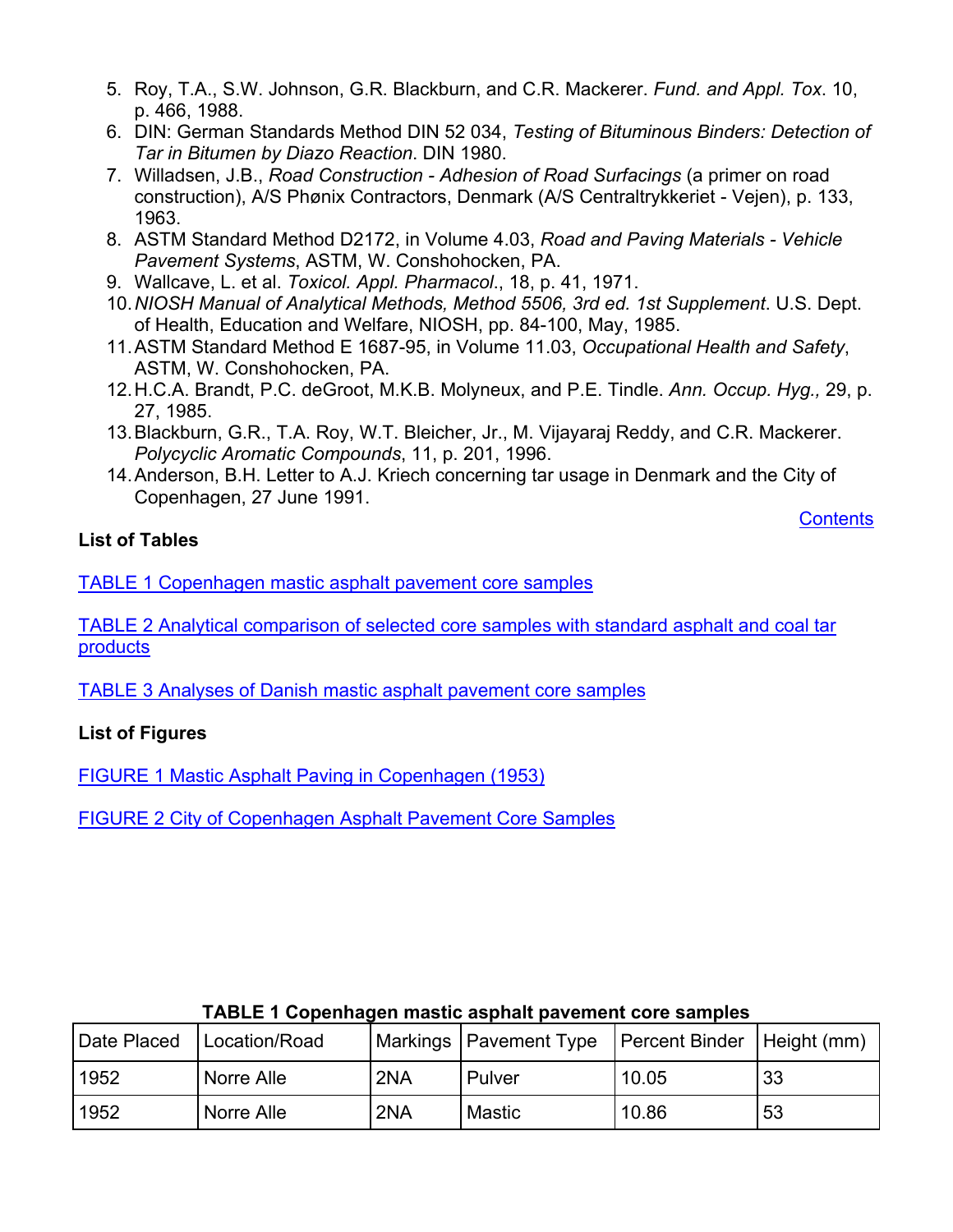<span id="page-6-0"></span>

| 1952 | Norre Alle             | 5NA | Pulver        | 6.67  | 33  |
|------|------------------------|-----|---------------|-------|-----|
| 1952 | Norre Alle             | 5NA | <b>Mastic</b> | 10.61 | 56  |
| 1957 | Hausergade             | 2HB | Pulver        | 8.00  | 41  |
| 1957 | Hausergade             | 2HB | <b>Mastic</b> | 11.20 | 64  |
| 1957 | Hausergade             | 4HB | Pulver        | 4.90  | 25  |
| 1957 | Hausergade             |     | <b>Mastic</b> | 10.60 | 81  |
| 1963 | Ny Carlsberg Vej       |     | Pulver        | 5.34  | 48  |
| 1963 | Ny Carlsberg Vej       |     | <b>Mastic</b> | 9.93  | 96  |
| 1967 | Kalvebod Brygge        | 3KA | Pulver        | 4.04  | 81  |
| 1967 | Kalvebod Brygge        |     | <b>Mastic</b> | 12.01 | 81  |
| 1970 | Eng Vej                |     | Pulver        | 5.65  | 23  |
| 1970 | Eng Vej                |     | <b>Mastic</b> | 9.22  | 48  |
| 1991 | Farum Midtpunkt<br>1FM |     | Pulver        | 4.45  |     |
| 1991 | Farum Midtpunkt<br>1FM |     | <b>Mastic</b> | 10.43 | --- |

**[Contents](#page-0-0)** 

### **TABLE 2 Analytical comparison of selected core samples with standard asphalt and coal tar products**

| Material                                            | Total of 16 PAHs<br>(ppm) | <b>Diazo</b><br>Reaction <sup>a</sup> | Mutagenicity<br>Index |
|-----------------------------------------------------|---------------------------|---------------------------------------|-----------------------|
| Mean of seven European asphalt cements <sup>b</sup> | 10                        | <b>NA</b>                             | <b>NA</b>             |
| Mean of twelve US asphalt cements                   | 24                        |                                       | 1.07                  |
| <b>Average Pulver Layer</b>                         | 4000                      | $\ddot{}$                             |                       |
| Average mastic                                      | 900                       | $SL+$                                 |                       |
| European coal tar <sup>a</sup>                      | 152,647                   | <b>NA</b>                             | <b>NA</b>             |
| Low temperature US coal tar                         | 63,160                    | $++$                                  | 1020                  |

<sup>a</sup> Diazo Reaction: + = positive; ++ = strong positive; SL+ = slight positive; - = negative NA = Not Available for Testing *b* Brandt *(12)* 

## **TABLE 3 Analyses of Danish mastic asphalt pavement core samples**

| Date | Sample | <b>Pavement Type</b> | Total of 16 PAHs<br>$(mg/kg)^a$ | <b>Diazo</b><br>Reaction <sup>o</sup> | Mutagenicity<br><b>Index</b> |
|------|--------|----------------------|---------------------------------|---------------------------------------|------------------------------|
| 1952 | 2NA    | Pulver               | 2,573                           |                                       | l 9.8                        |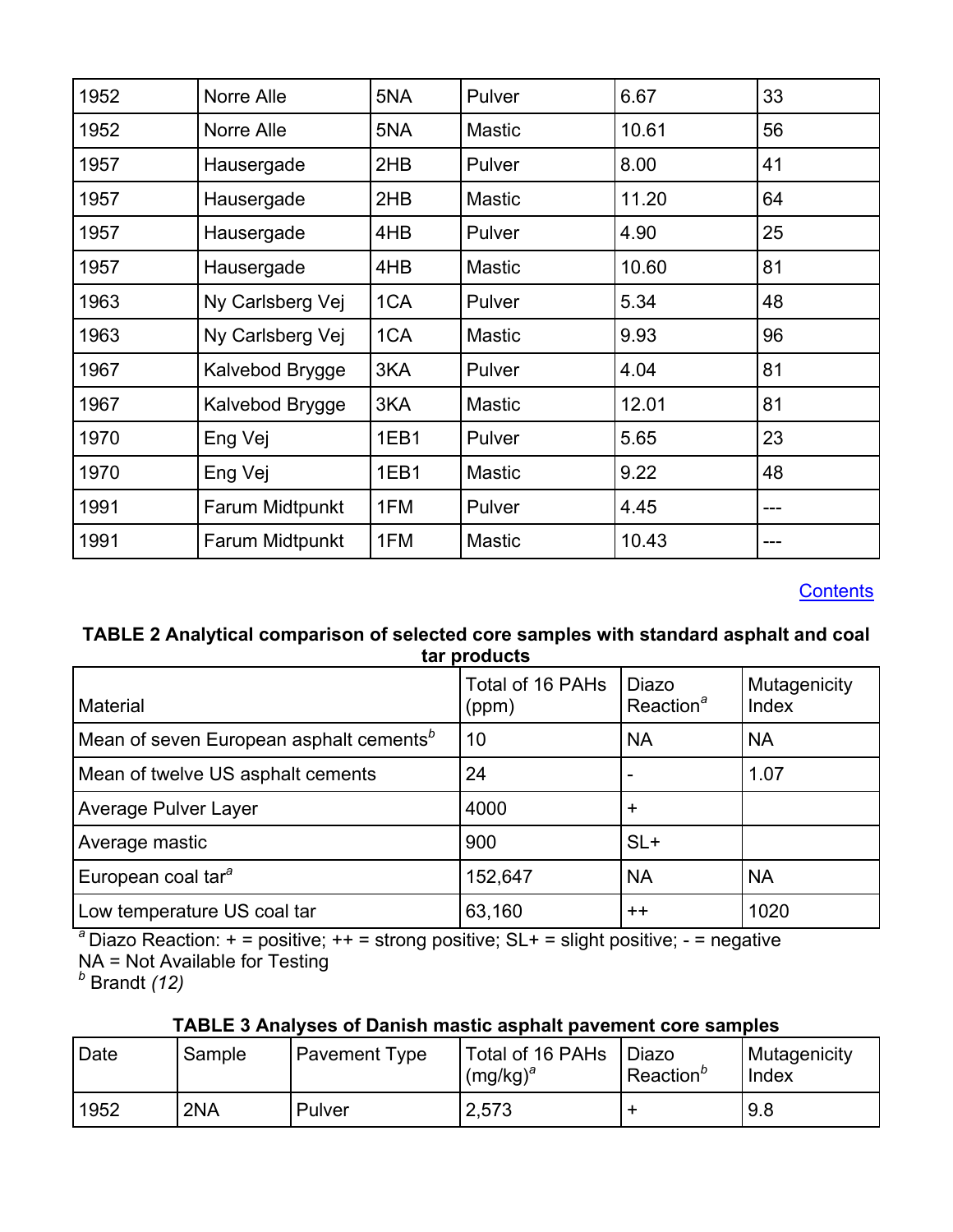|      |                  | Mastic | 1,558  | $SL+$                    | 5.4   |
|------|------------------|--------|--------|--------------------------|-------|
|      | 5NA              | Pulver | 7,730  | $+$                      | 23    |
|      |                  | Mastic | 1,867  | $+$                      | 5.9   |
| 1957 | 2HB              | Pulver | 5,744  | $+$                      | 27    |
|      |                  | Mastic | 2,494  | $+$                      | 9.0   |
|      | 4HB              | Pulver | 10,340 | $++$                     | 48    |
|      |                  | Mastic | 1,442  | $SL+$                    | 8.8   |
| 1963 | 1CA              | Pulver | 9,280  | $++$                     | 50    |
|      |                  | Mastic | 1,009  | $SL+$                    | 4.4   |
| 1967 | 3KA              | Pulver | 2,340  | $+$                      | 10    |
|      |                  | Mastic | 103    | $SL+$                    | 1.5   |
| 1970 | 1EB1             | Pulver | 333    | $+$                      | 3.1   |
|      |                  | Mastic | 14     | $\overline{\phantom{0}}$ | 1.3   |
|      | 1EB <sub>2</sub> | Pulver | 233    | $\blacksquare$           | 6.3   |
|      |                  | Mastic | 152    | $SL+$                    | 2.5   |
|      | 3EB1             | Pulver | 730    | $+$                      | 3.8   |
|      |                  | Mastic | 68     | $\overline{\phantom{0}}$ | 2.8   |
|      | 6EB              | Pulver | 432    | $SL+$                    | 1.1   |
|      |                  | Mastic | 95     | $\overline{\phantom{0}}$ | 0.8   |
| 1991 | 1FM              | Pulver | 76     | $\overline{\phantom{0}}$ | 2.3   |
|      |                  | Mastic | 77     | -                        | $1.1$ |

<sup>a</sup>NIOSH Method 5506<br> *b*Diazo Reaction: + = positive; ++ = strong positive; SL+ = slight positive; - = negative<sup>}</sup>

**[Contents](#page-0-0)**